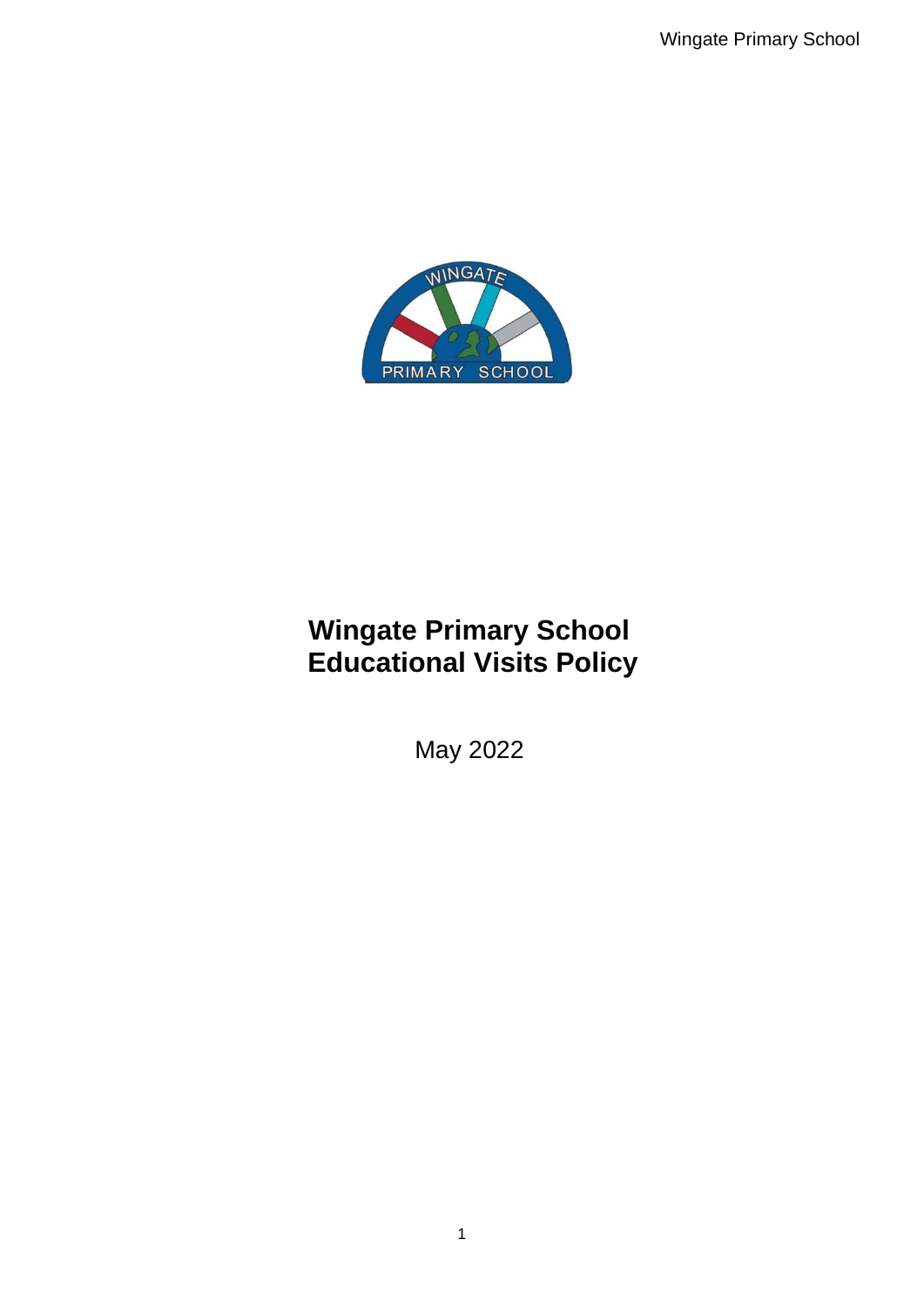### **Context**

We believe that educational visits are an integral part of the entitlement of every pupil to an effective and balanced curriculum. Appropriately planned visits are known to enhance learning and improve attainment, and so form a key part of what makes Wingate Primary School a supportive and effective learning environment. The benefits to pupils of taking part in visits and learning outside the classroom include, but are not limited to:

- Improvements in their ability to cope with change.
- Increased critical curiosity and resilience.
- Opportunities for meaning, making, creativity, developing learning relationships and practicing strategic awareness.
- Increased levels of trust and opportunities to examine the concept of trust (us in them, them in us, them in themselves, them in each other).
- Improved achievement and attainment across a range of curricular subjects. Pupils are active participants not passive consumers, and a wide range of learning styles can flourish.
- Enhanced opportunities for 'real world' 'learning in context' and the development of the social and emotional aspects of intelligence.
- Increased risk management skills through opportunities for involvement in practical risk-benefit decisions in a range of contexts. ie. encouraging pupils to become more risk aware as opposed to risk averse.
- Greater sense of personal responsibility.
- Possibilities for genuine team working including enhanced communication skills.
- Improved environmental appreciation, knowledge, awareness and understanding of a variety of environments.
- Improved awareness and knowledge of the importance and practices of sustainability.
- Physical skill acquisition and the development of a fit and healthy lifestyle.

## **Application**

Any visit that leaves the school grounds is covered by this policy, whether as part of the curriculum, during school time, or outside the normal school day.

In addition to this Educational Visits Policy, Wingate Primary School

- 1. Adopts the Local Authority's (LA) document: **'Durham County Council Educational Visits, Off-Site Activities and On-Site Adventures Policy and Guidance'** (All staff have access to this via EVOLVE).
- 2. Adopts National Guidance [www.oeapng.info,](http://www.oeapng.info/) (as recommended by the LA).
- 3. Uses EVOLVE, the web-based planning, notification, approval, monitoring and communication system for off-site activities and on site adventures.

All staff are required to plan and execute visits in line with school policy (ie this document), Local Authority policy, and National Guidelines. Staff are particularly directed to be familiar with the roles and responsibilities outlined within the guidance.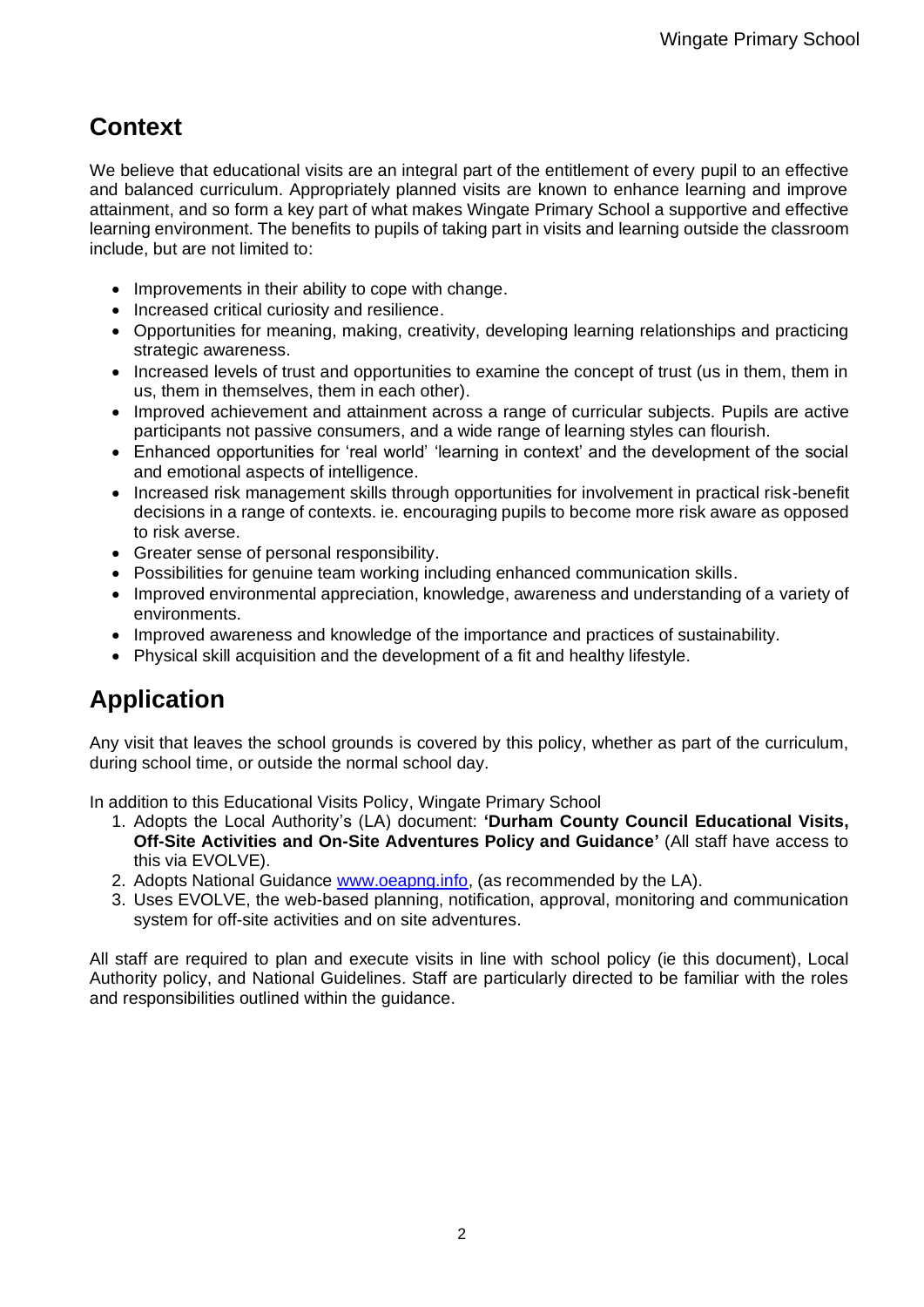## **Types of Visit & Approval**

There are three 'types' of visit:

- **1. Visits/activities within the 'School Learning Area' that are part of the normal curriculum and take place during the normal school day.** These follow the 'School Learning Area' Operating Procedure (Appendix 1).
- **2. Other non-residential visits within the UK that do not involve an adventurous activity.** These are entered on EVOLVE by the visit leader and submitted to the EVC for checking. The EVC then submits to the Head for approval.*.*
- **3. Visits that are overseas, residential, or involve an adventurous activity.** As above, but the Head authorises and then submits to the LA for approval. Note that there are a number of venues which have been given delegated approval so the Head can approve – see Evolve for the most up to date list.

### **Roles and Responsibilities**

**Visit leaders** are responsible for the planning of their visits, and for entering these on EVOLVE (where required). They should obtain outline permission for a visit from the Head Teacher or EVC prior to planning, and certainly before making any commitments. Visit leaders have responsibility for ensuring that their visits will comply with all relevant quidance and requirements.

**The Educational Visits Coordinator (EVC)** is Mrs Robson who will support and challenge colleagues over visits and learning outside the classroom (LOtC) activities. The EVC is the first point of contact for advice on visit related matters, and will check final visit plans on EVOLVE before submitting them to the Head. The EVC sets up and manages the staff accounts on EVOLVE, and uploads generic school documents, etc.

**The Head Teacher** has responsibility for authorising all visits and for submitting all overseas, residential or adventurous activity visits to the LA for approval, via EVOLVE.

**The Governing Body**'s role is that of a 'critical friend'*.* There is no requirement for governors to approve visits but they will be informed at regular governor meetings what visits have taken place and what is planned. Individual governors may request 'read-only' access to EVOLVE.

**The Local Authority** is responsible for the final approval (via EVOLVE) of all visits that are either overseas, residential, and/or involve an adventurous activity.

### **Staff Competence**

We recognise that staff competence is the single most important factor in the safe management of visits, and so we support staff in developing their competence in the following ways:

- An apprenticeship system, where staff new to visits assist and work alongside experienced visit leaders before taking on a leadership role.
- Supervision by senior staff on some educational visits.
- Support for staff to attend training courses relevant to their role, where necessary.

In deciding whether a member of staff is competent to be a visit leader, the Head Teacher will take into account the following factors:

- Relevant experience.
- Previous relevant training.
- The prospective leader's ability to make dynamic risk management judgements, and take charge in the event of an emergency.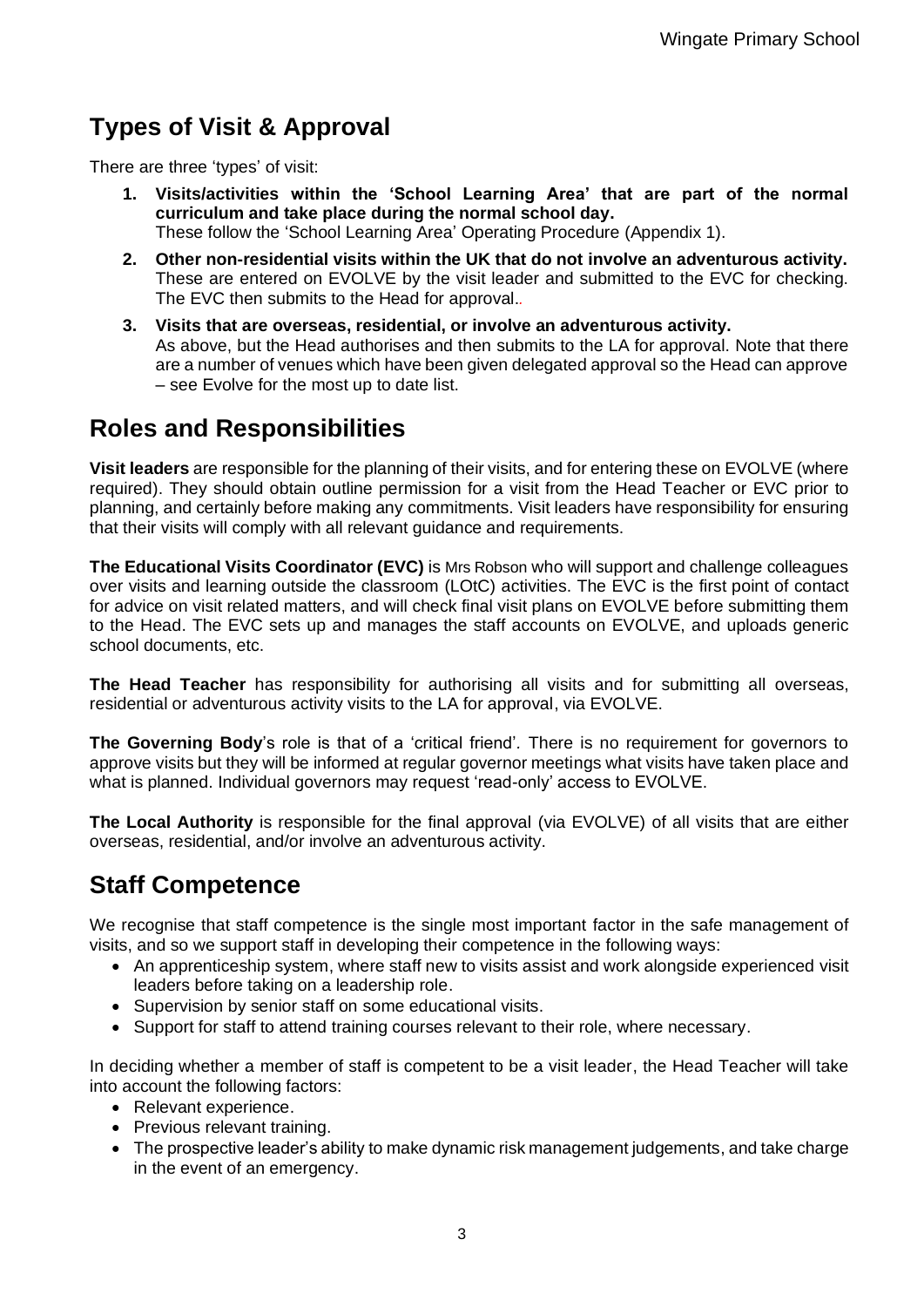• Knowledge of the pupils, the venue, and the activities to be undertaken.

### **Emergency Procedures**

Every visit will have nominated emergency contacts. If the visit is off site for only the duration of the school day the school telephone number is sufficient to give as an emergency contact. However, if the visit is of a residential nature *two* 24hr contact numbers will be identified (i.e. mobile and/or home phone number). The emergency contacts will have a copy of the Emergency Card (EV8) with the relevant emergency contact details on. They will also have access to all the relevant medical and next of kin information. The visit leader will have a completed Emergency Card (EV7) with them at all times (this will detail the contact details for the emergency contacts).

#### **A critical incident is any incident where events go beyond the normal coping mechanisms and experience of the visit leadership team.**

The school has an emergency plan in place to deal with a critical incident during a visit (see Appendix 2). All staff on visits are familiar with this plan and it is tested at least bi-annually and following any major staffing changes.

When an incident overwhelms the establishment's emergency response capability, or where it involves serious injury or fatality, or where it is likely to attract media attention then assistance will be sought from the local authority.*.*

### **Educational Visits Checklist**

Wingate Primary School's Educational Visits Checklist forms part of the risk management process for visits and off-site activities. This has been adapted from the LA's generic checklist. A visit should only go ahead if the answer to all relevant questions is 'YES'. Wingate Primary School's Educational Visits Checklist may be downloaded from EVOLVE Resources.

#### **Parental Consent**

Consent is not required for activities within the School Learning Area that are part of the normal curriculum during normal school time. However, parents will always be informed of the detail when their child is undertaking an educational visit.

Written consent is only requested for activities which need a higher level of risk management or those that take place outside of school hours. A 'one off' consent will be signed by parents when their child enrols at school. This will cover a child's participation in any of these types of activities throughout their time at the school.

However, specific parental consent will be obtained for visits of a residential, overseas or adventurous nature. For these visits, sufficient information must be made available to parents so that consent is given on a 'fully informed' basis.

#### **Inclusion**

Wingate Primary School will make reasonable adjustments to avoid disabled participants being placed at a substantial disadvantage. However, the Equality Act 2010 does not require us to place employees or participants at risk of injury or ill health in order to make reasonable adjustments.

If appropriate, we may ask the parent/carer of a particular pupil to accompany them on the visit. If there are any concerns about whether school can provide for a pupil's safety or the safety of others on a visit due the specific needs of a pupil we will seek advice from the DCC Health & Safety Team.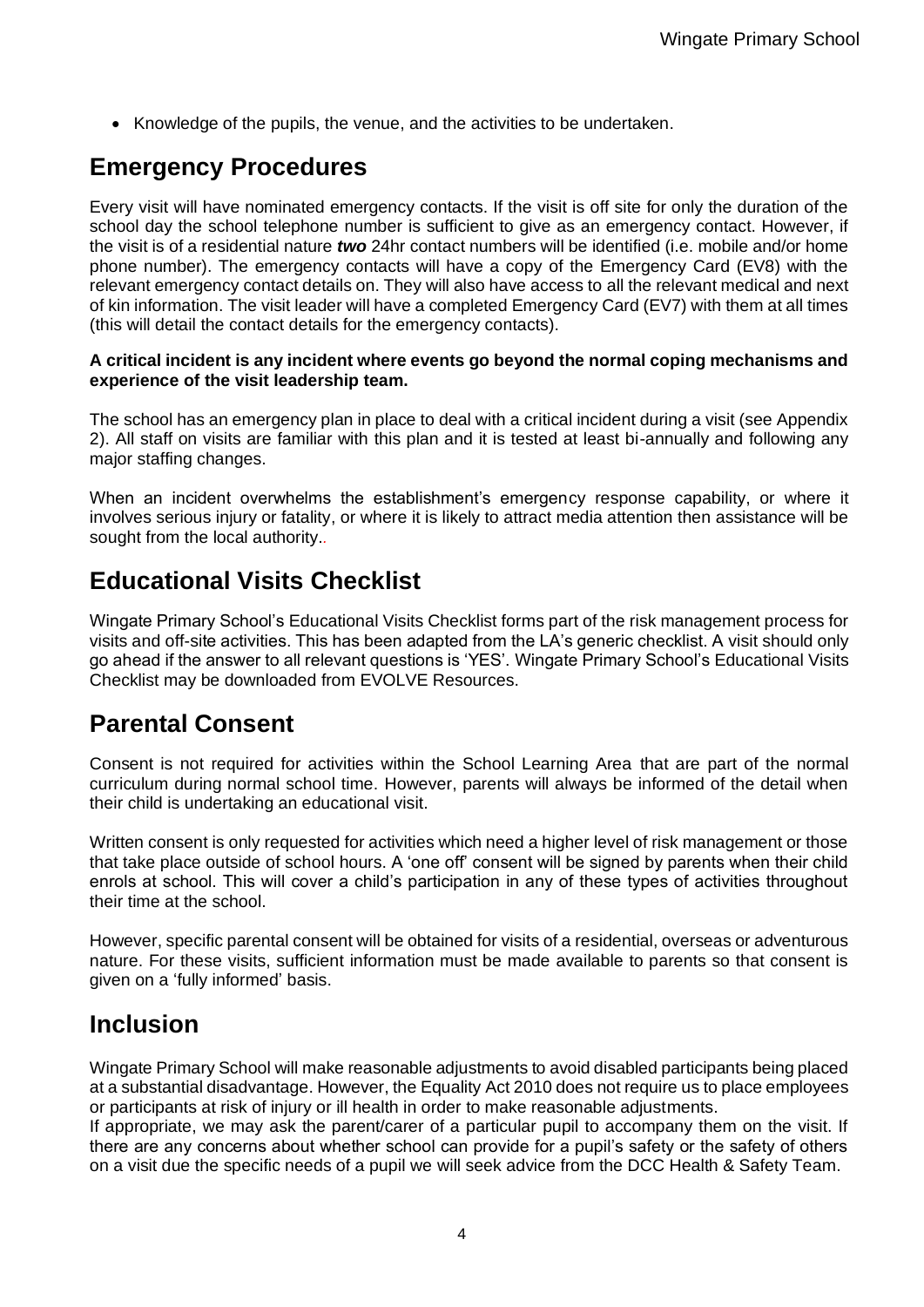### **Charging / funding for visits**

Wingate Primary School will arrange payment for visits on an individual visit basis, Visits such as residential trips, which will be more expensive, will have arrangements in place for payment to be made gradually over a period of time leading up to the visit.

Those pupils who receive specific benefits may be entitled to attend the visit with no charge. This will be assessed on a case by case basis.

### **Transport**

**Use of staff cars to transport pupils –** Wingate Primary School follows the Local Authority advice.

**Use of Parents and Volunteers Cars –** Wingate Primary School follows the guidance in the DCC Educational Visits Policy. The Parent and Volunteer Drivers Agreement form (EV5) will be completed and retained in school. This will be done on an annual basis. Wingate Primary School will ensure supervision arrangements are considered and the relevant DBS checks are undertaken. We will also complete the Driving at Work Risk Assessment. (this will also be done where employees are using their own vehicle to transport pupils.)

When transporting pupils in private vehicles Wingate Primary School will ensure the relevant car seats are used as required by law and that the appropriate insurance is in place.

#### **Insurance**

Wingate Primary School is covered by DCC Employers Liability and Public Liability insurance for activities when away from the school site, home base or when employees are working in the community within the UK. We are not covered for personal accident benefits or loss of personal property while on educational visits. If necessary we can arrange this insurance for individual visits. For overseas visits separate insurance will be taken out.

### **Other topics**

#### *Swimming Lessons*

*These are supervised by school staff and dignity will be upheld in changing areas. Staff will monitor when children are getting changed from a safe and suitable space, listening to ensure all children are kept safe. Children will be supervised by school staff when travelling to/ from the pool and to/ from the bus. All lessons are taught by qualified swimming instructors. A school phone will be taken so contact with DSLs can be quick and effective. A first aider will travel with the children to every swimming lesson.* 

### *Riding Lessons*

*These are supervised by school staff and dignity will be upheld in changing areas as necessary. Staff will support children to get changed and ensure all children are kept safe. Children will be supervised by school staff when travelling to/ from the riding establishment and to/ from the bus/ car. All lessons are taught by qualified riding instructors. A school phone will be taken so contact with DSLs can be quick and effective. A first aider will travel with the children to every riding lesson.*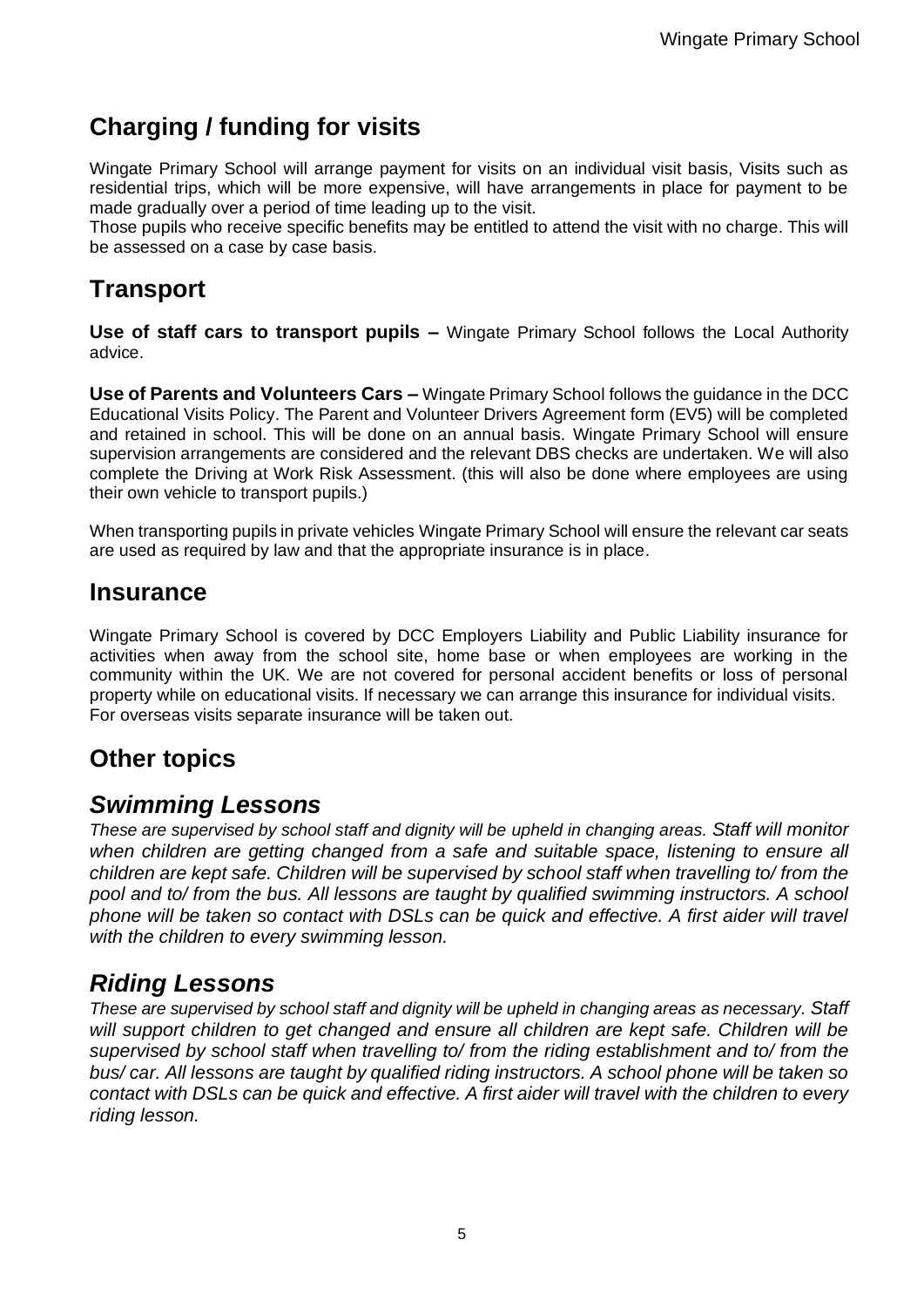*Dismissal of pupils after evening activities children will be dismissed/ handed over to their*  appropriate adult by their lead member of staff. This will be Tea-Time Club Leader if prior to *6pm and Teacher if following sporting activities or residential/ educational visit activities.*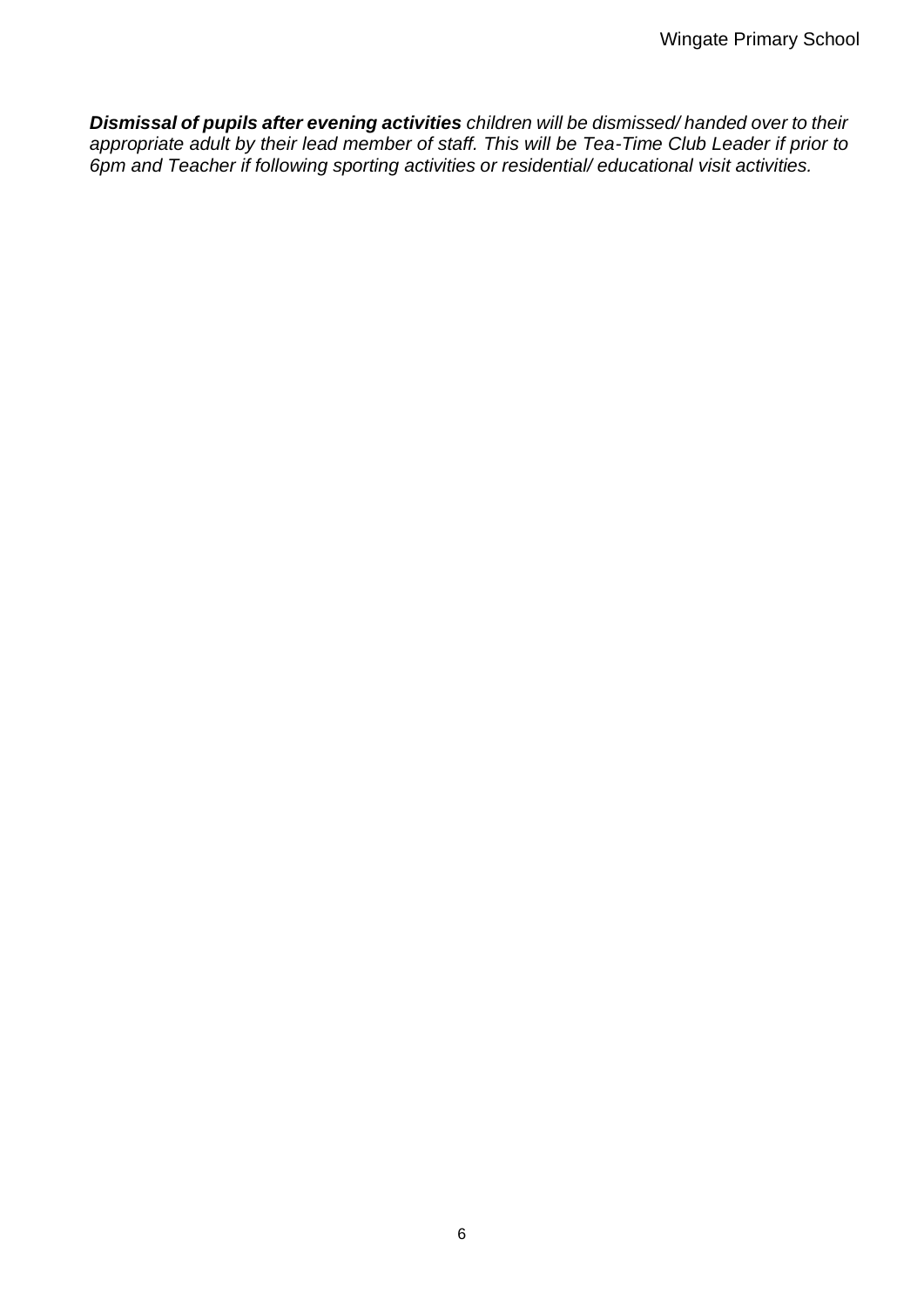## **Appendix 1 – School Learning Area**

## **General**

Visits/activities within the 'School Learning Area' that are part of the normal curriculum and take place during the normal school day (e.g. museums, libraries, farms etc) follow the Operating Procedure below.

These visits/activities:

- do not require parental consent
- do not normally need additional risk assessments / notes (other than following the Operating Procedure below).
- do not need to be recorded on EVOLVE

### **Boundaries**

The boundaries of the School Learning Area are shown on the attached list. This area includes, but is not limited to, the following frequently used venues:

- Local Park
- Local Church
- Local Supermarket
- Venues within in walking distance

### **Operating Procedure for School Learning Area**

#### **The following are potentially significant issues/hazards within our School Learning Area:**

- Road traffic.
- Other people / members of the public / animals.
- Losing a pupil.
- Uneven surfaces and slips, trips, and falls.
- Weather conditions.
- Activity specific issues when doing environmental fieldwork (nettles, brambles, rubbish, etc).

#### **These are managed by a combination of the following:**

- The Head, or member of SLT must give verbal approval before a group leaves.
- Only staff judged competent to supervise groups in this environment are approved.
- The concept and Operating Procedure of the 'School Learning Area' is explained to all new parents when their child joins the school, and a synopsis is in the School Prospectus.